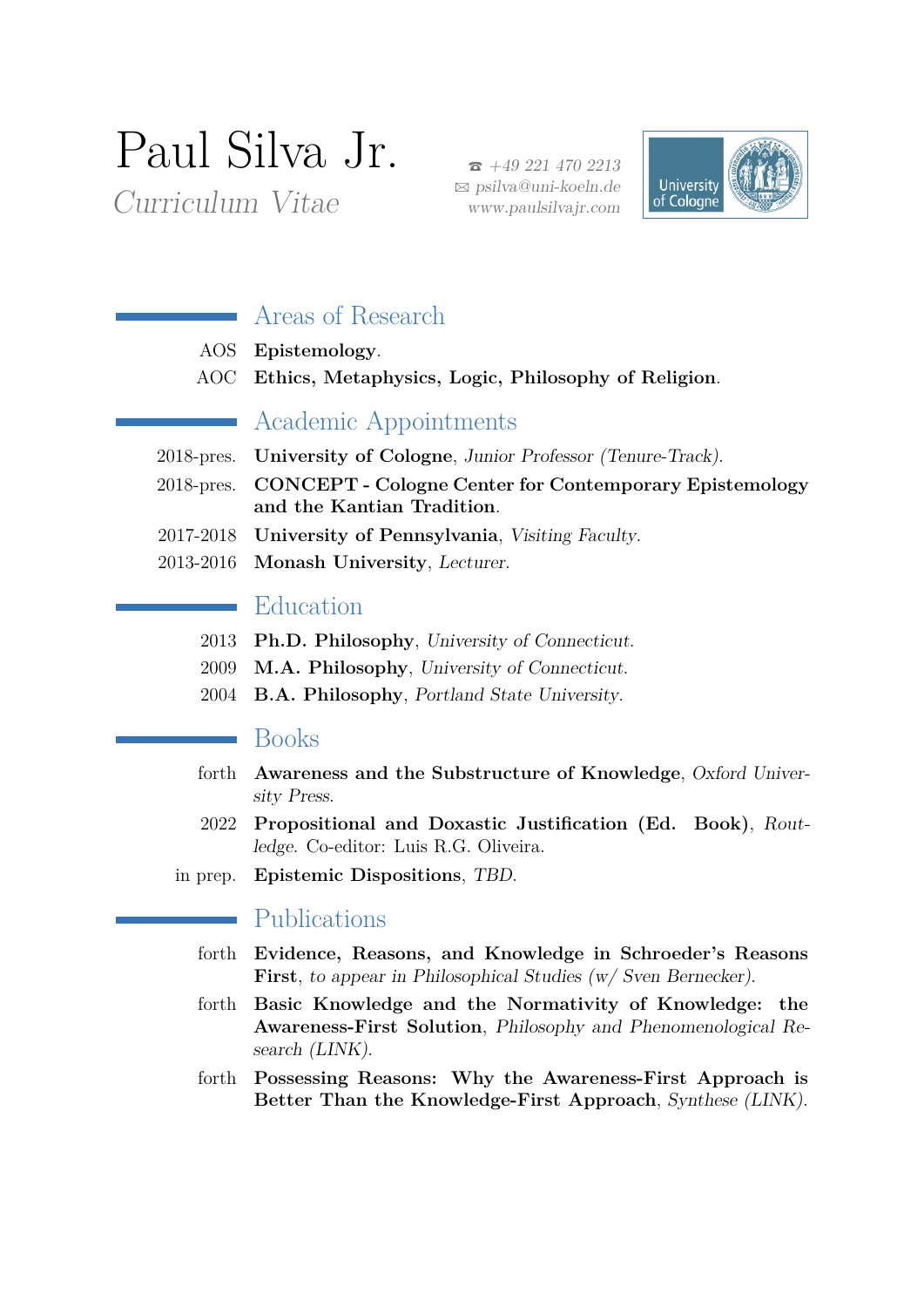- forth **Can Worsnip's Strategy Solve the Puzzle of Misleading Higher-Order** *Apparent* **Evidence?**, Inquiry.
- forth **Toward a Lockean Unification of Formal and Traditional Epistemology**, Episteme [\(LINK\)](https://philarchive.org/rec/SILMKA).
- 2020 **A Bayesian Explanation of the Irrationality of Sexist and Racist Beliefs Involving Generic Content**, Synthese [\(LINK\)](https://link.springer.com/article/10.1007/s11229-018-1813-9).
- 2019 **Beliefless Knowing**, Pacific Philosophical Quarterly [\(LINK\)](https://onlinelibrary.wiley.com/doi/full/10.1111/papq.12273).
- 2019 **Justified Group Belief is Evidentially Responsible Group Belief**, Episteme [\(LINK\)](https://www.cambridge.org/core/journals/episteme/article/justified-group-belief-is-evidentially-responsible-group-belief/59ADD1D373B2BD9FE947DDE95E043B0E).
- 2018 **Explaining Enkratic Asymmetries: Knowledge-First Style**, Philosophical Studies [\(LINK\)](https://link.springer.com/article/10.1007%2Fs11098-017-0987-1).
- 2018 **Etiological Information and Diminishing Justification**, Inquiry  $(LINK).$  $(LINK).$
- 2018 **A Conceptual Analysis of Glory**, Res Philosophica [\(LINK\)](https://philpapers.org/rec/JRACA).
- 2017 **Knowing How to Put Knowledge First in The Theory of Justification**, Episteme [\(LINK\)](https://www.cambridge.org/core/journals/episteme/article/knowing-how-to-put-knowledge-first-in-the-theory-of-justification/133255A5FA56C51E4CBBBAB176906F23).
- 2017 **How Doxastic Justification Helps Us Solve the Puzzle of Misleading Higher-order Evidence**, Pacific Philosophical Quarterly  $(LINK).$  $(LINK).$
- 2017 **The Composite Nature of Epistemic Justification**, Pacific Philosophical Quarterly [\(LINK\)](https://onlinelibrary.wiley.com/doi/abs/10.1111/papq.12085).
- 2015 **On Doxastic Justification and Properly Basing One's Beliefs**, Erkenntnis [\(LINK\)](https://link.springer.com/article/10.1007%2Fs10670-014-9690-1).
- 2015 **Does Doxastic Justification Have a Basing Requirement?**, Australasian Journal of Philosophy [\(LINK\)](https://www.tandfonline.com/doi/full/10.1080/00048402.2014.962553).
- 2013 **Epistemically Self-Defeating Arguments and Skepticism About Intuition**, Philosophical Studies [\(LINK\)](https://link.springer.com/article/10.1007%2Fs11098-012-9870-2).
- 2013 **How To Be Conservative: A Partial Defense of Epistemic Conservatism**, Australasian Journal of Philosophy [\(LINK\)](https://www.tandfonline.com/doi/full/10.1080/00048402.2012.751431).
- 2013 **Ordinary Objects and Series-Style Answers to the Special Composition Question**, Pacific Philosophical Quarterly [\(LINK\)](https://onlinelibrary.wiley.com/doi/full/10.1111/j.1468-0114.2012.01445.x).

### Invited Publications

- 2020 **Knowledge-First Theories of Justification**, *Internet Encyclopedia of Philosophy [\(LINK\)](https://philpapers.org/rec/SILKTO-2)*.
- forth **Propositional Justification and Doxastic Justification (w/Luis Oliveira)**, The Routledge Companion to Evidence, eds. M. Lasonen-Aarnio & C. Littlejohn, *Routledge [\(LINK\)](https://philarchive.org/rec/SILEJP)*.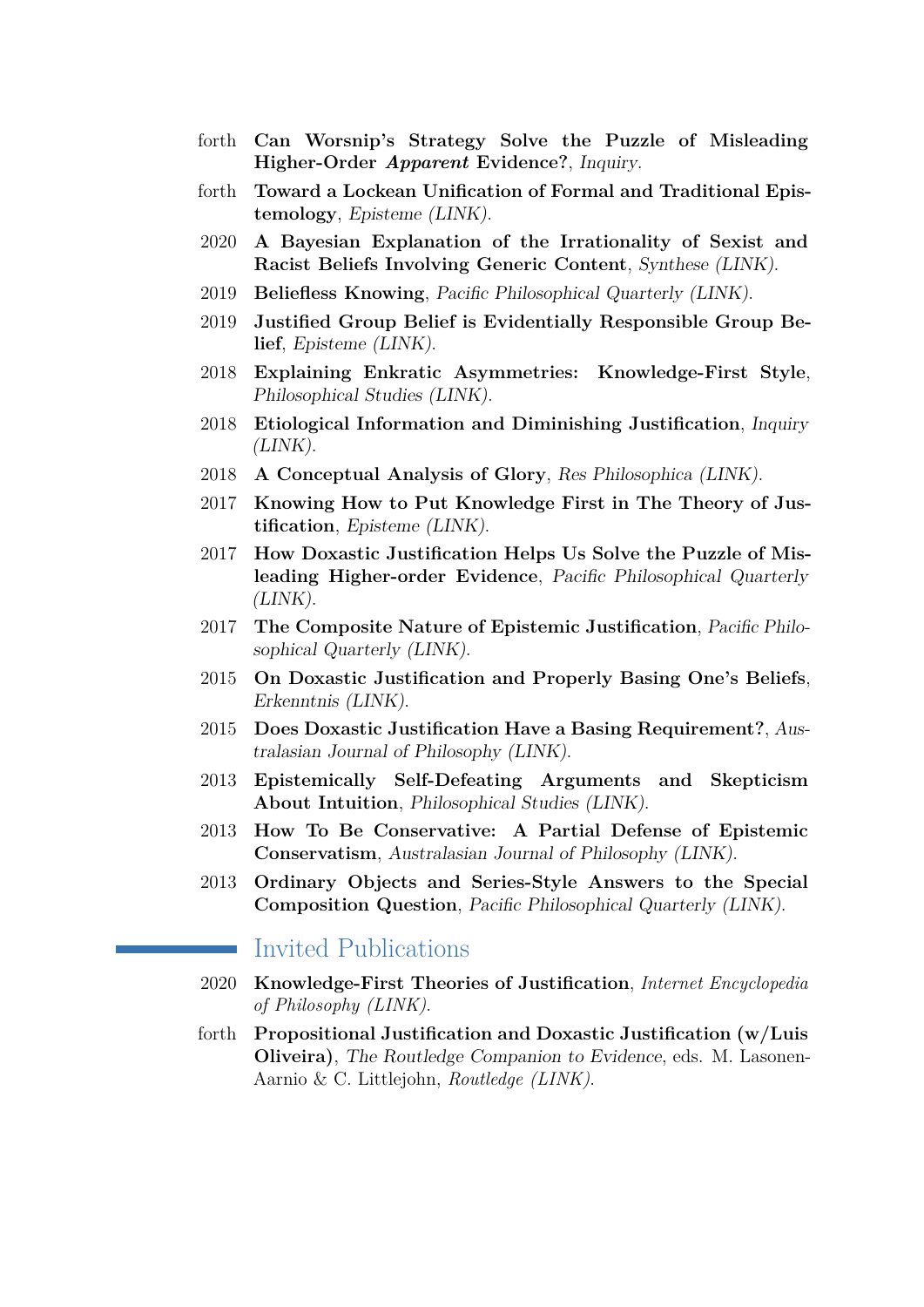- forth **Response to Oliveira on Doxastic Justification and the Basing Requirement**, *Propositional and Doxastic Justificatio*n, eds. P. Silva & L.R.G. Oliveira, *Routledge [\(LINK\)](https://philpapers.org/rec/SILRTO-2)*.
- forth **Knowledge-First Evidentialism and the Dilemmas of Self-Impact**, Epistemic Dilemmas, eds. *Kevin McCain, Scott Stapleford & Matthias Steup [\(LINK\)](https://philpapers.org/rec/SILKEA)*.
- 2020 **Debunking Objective Consequentialism: The Challenge of Knowledge-Centric Anti-Luck Epistemology**, *Higher Order Evidence and Moral Epistemology,* Routledge [\(LINK\).](https://philpapers.org/rec/SILDOC)
- 2016 **Why Worry About Epistemic Circularity?**, Journal of Philosophical Research, Papers in Honor of William Alston (w/ M.P. Lynch) [\(LINK\).](https://www.pdcnet.org/jpr/content/jpr_2016_0041Supplement_0033_0052)

#### Presentations

- 2022 **University of Oxford, Oriel College**, Belief-Suspension Compatibilism.
- 2022 **German Society for Analytic Philosophy**, Belief-Suspension Compatibilism.
- 2022 **Swarthmore College**, TBD.
- 2022 **Goethe University (Frankfurt am Main)**, The Normativity of Statistical Evidence.
- 2022 **UNC Chapel Hill, Normativity Workshop**, The Normativity of Statistical Evidence.
- 2022 **American Philosophical Association, Pacific Division**, Comments on Mark Schroeder's Reasons First.
- 2022 **American Philosophical Association, Pacific Division**, Comments on Eric García's "Belief Content and Rationality: Why Racist Beliefs AreNot Rational".
- 2021 **University of Edinburgh (TBD due to pandemic)**, Contemporary Kantian Epistemology.
- 2021 **American Philosophical Association, Pacific Division**, An Epistemic Paradox: Awareness  $\neq$  Knowledge.
- 2021 **University of Glasgow**, A Lite Epistemic Paradox.
- 2021 **Ruhr University Bochum**, Awareness and the Substructure of Knowledge.
- 2020 **University of Warwick** , When Merely Statistical Evidence Justifies Belief.
- 2020 **University of Zürich**, On Knowledge and Belief.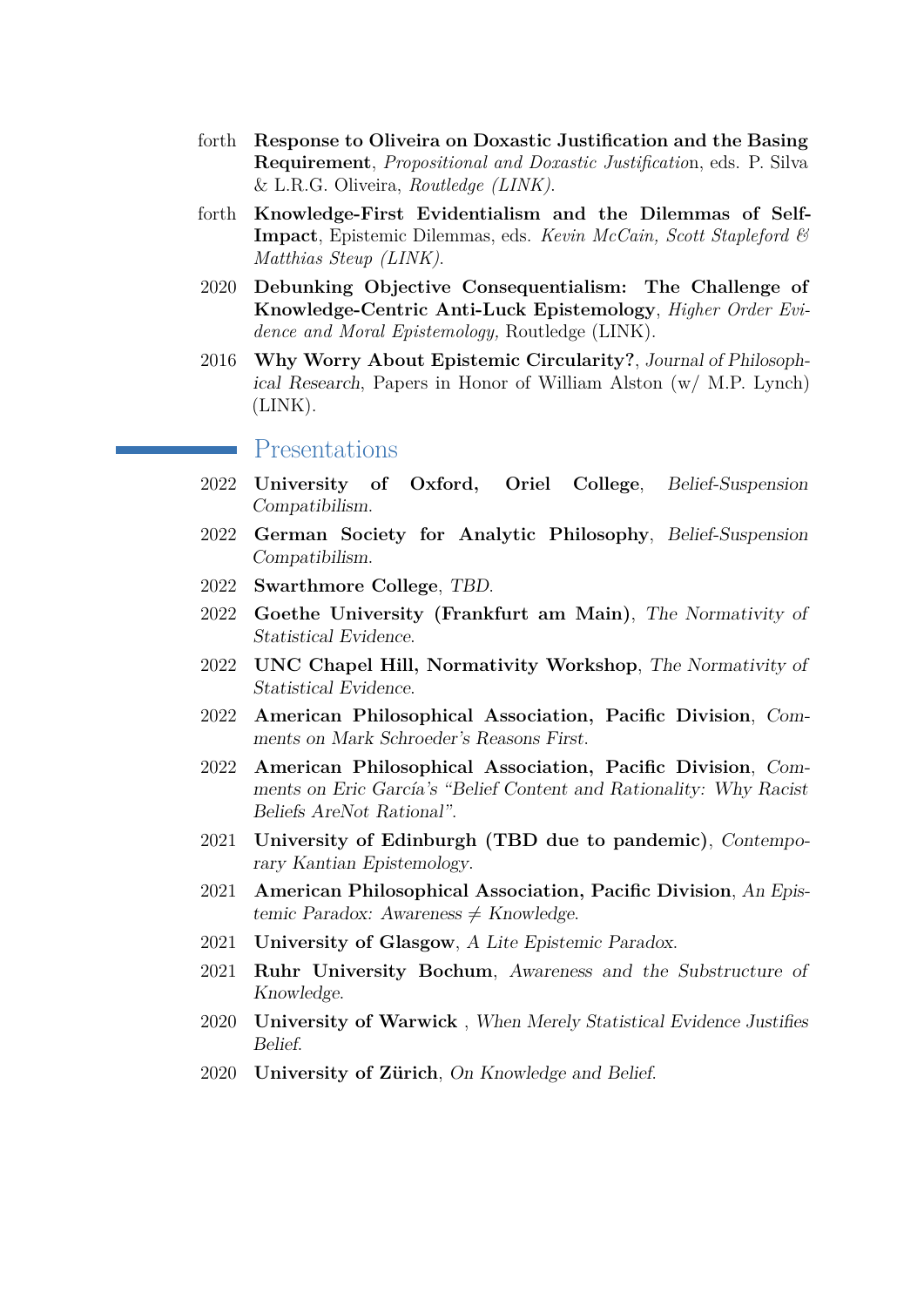- 2020 **Technische Universität Dortmund**, When Merely Statistical Evidence Justifies Belief.
- 2019 **Return of the Kantians Conference, University of Cologne**, Kantian Modal Epistemology.
- 2019 **Goethe University (Frankfurt am Main)**, Awareness-First Virtue Epistemology.
- \*2019 **University of St. Andrews (invitation declined for family reasons)**, Awareness for Groups.
- 2019 **American Philosophical Association, Eastern Division**, Beliefless Knowing.
- 2018 **Swarthmore College**, Belief, Credence, Mistuned Knowledge.
- 2018 **The Society for Exact Philosophy**, A Bayesian Explanation of the Irrationality of Sexist and Racist Beliefs Involving Generic Content.
- 2017 **Washington University of Saint Louis**, A Bayesian Explanation of the Irrationality of Sexist and Racist Beliefs Involving Generic Content.
- 2017 **University of Cologne**, A Bayesian Explanation of the Irrationality of Sexist and Racist Beliefs Involving Generic Content.
- 2017 **University of Delaware**, A Bayesian Explanation of the Irrationality of Sexist and Racist Beliefs Involving Generic Content.
- 2017 **University of Connecticut, Social Epistemology Workshop**, A Bayesian Explanation of the Irrationality of Sexist and Racist Beliefs Involving Generic Content.
- 2017 **Syracuse University, The Creighton Club: The New York State Philosophical Association**, Justified Group Belief is Evidentially Responsible Group Belief .
- 2017 **College of William and Mary**, A Conceptual Analysis of Glory.
- 2017 **Swarthmore College**, Beliefless Knowing.
- 2017 **St. Joseph's University**, Beliefless Knowing.
- 2017 **University of Notre Dame, Formal Epistemology Reading Group**, Mistuned Knowledge (w/ Matt Lee).
- 2016 **La Trobe University**, Problems for Evidential Enkrasia are No Problem for Normative Enkrasia.
- 2016 **Monash University, Australasian Association of Philosophy**, Some Problems Relating Oughts to Evidence.
- 2015 **University of Oxford, Etiology of Belief Workshop**, Etiology and Defeat.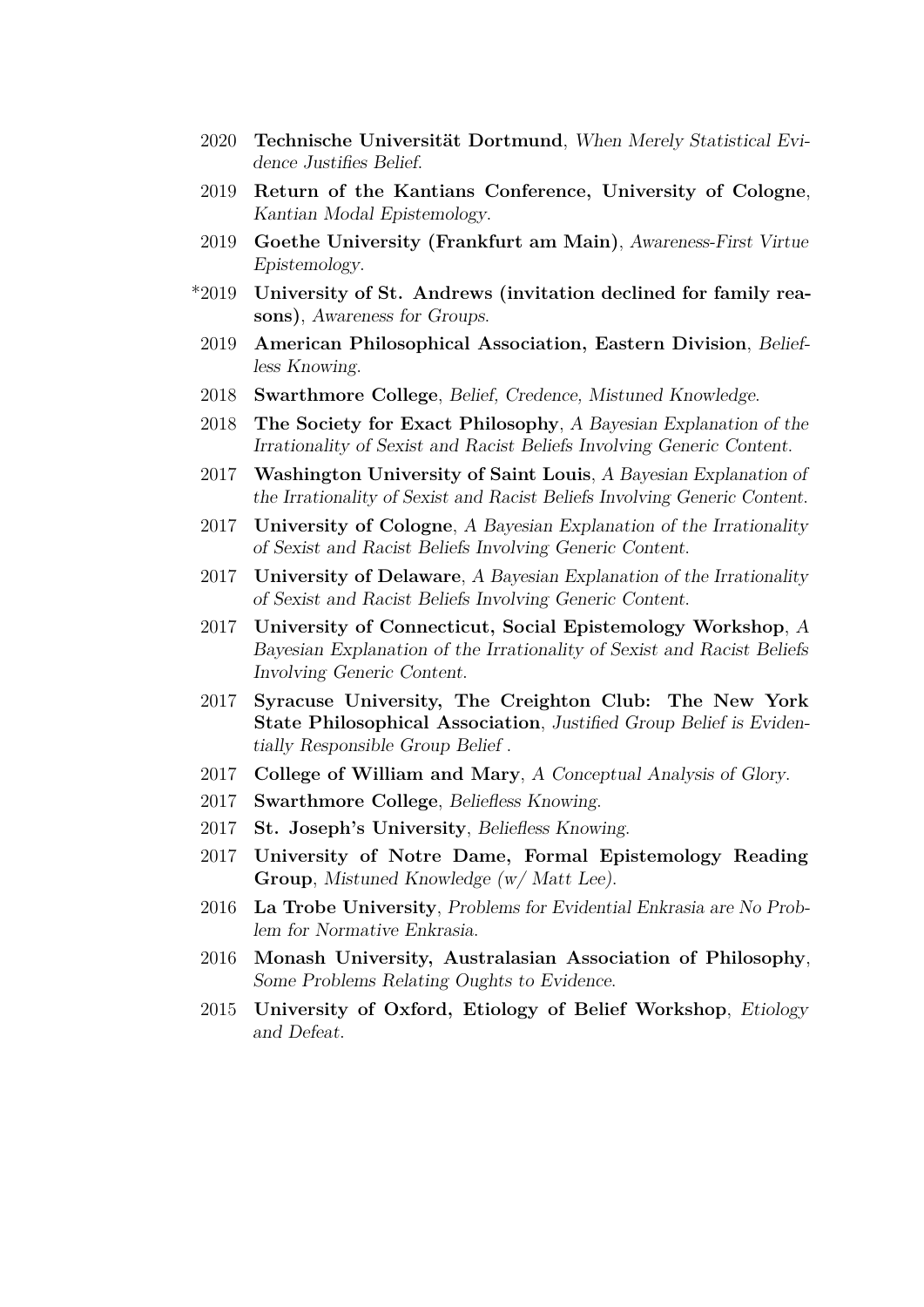- 2015 **Centre for Applied Philosophy and Public Ethics, Charles Stuart University**, How to Endorse an Evidence Requirement, a Coherence Requirement, and the Possibility of Misleading Higher-Order Evidence.
- 2015 **Macquarie University, Australasian Association of Philosophy**, Epistemically Self-Defeating Arguments and A Virtue of Virtue Epistemology.
- 2014 **University of Melbourne**, On Doxastic Justification's Supposed Basing Requirement.
- 2014 **University of Canterbury**, Etiology and Defeat.
- 2014 **American Philosophical Association, Pacific Division**, Justification and Composite Normative Concepts.
- 2014 **The Australian National University, Australasian Association of Philosophy**, Justification and Composite Normative Concepts.
- 2013 **University of Auckland**, On Propositional and Doxastic Justification.
- 2013 **University of Edinburgh**, On the Nature and Grounds of Justification.
- 2012 **American Philosophical Association, Central Division**, The Special Composition Question, Transitivity, and Ordinary Objects.
- 2012 **University of Connecticut Humanities Institute**, Conservatism, Dogmatism, and Liberalism in Epistemology.
- 2011 **St. Louis University**, Yet More Transmission Failure.
- 2011 **University of Notre Dame**, Epistemic Inconsistency and Skepticism About Intuition.

### Teaching Experience

- 2021 **Non-Traditional Epistemology**, University of Cologne.
- 2020 **Knowledge, Law, and Statistical Evidence**, University of Cologne.
- 2019 **The Epistemology of Sexism and Racism**, University of Cologne.
- 2018 **Kant and Contemporary Epistemology**, University of Cologne.
- 2018-2021 **Metaphysics and Epistemology**, University of Cologne.
- 2014-2016 **Life, Death, and Morality**, Monash University, 1st year course, taught on-line and on-campus.
- 2013-2016 **Time, Self, and Mind**, Monash University, 1st year course, taught on-line and on-campus.
- 2014-2015 **Ethics (Normative Ethics and Metaethics)**, Monash University, 2nd/3rd year course, taught on-line and on-campus.